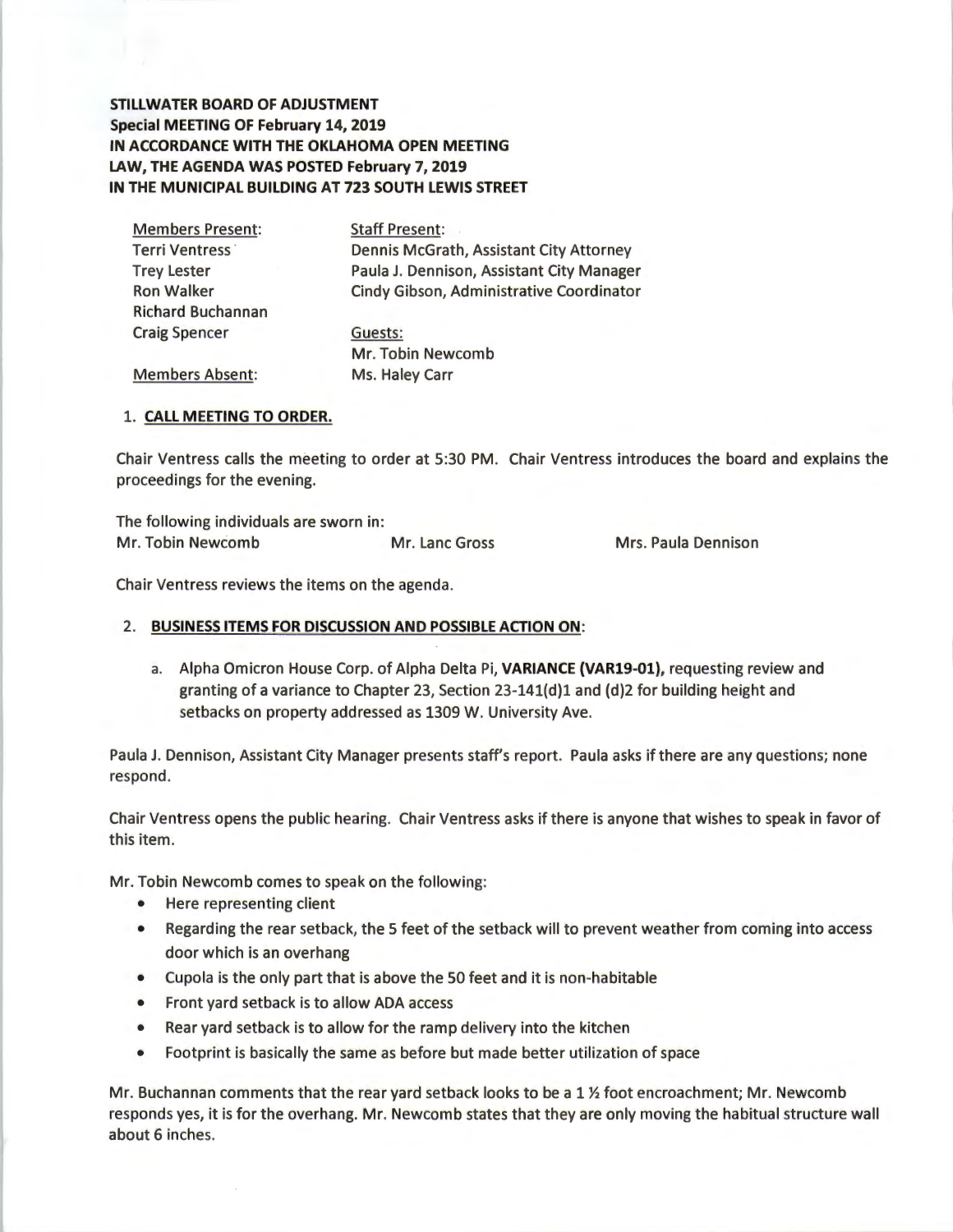Stillwater Board of Adjustment Minutes Special Meeting of February 14, 2019

Mr. Buchannan asks if the electric utilities will be accessing the site the same as they are now; Mr. Newcomb talks about having talked with Electric Utility about going underground or moving the pole; however, the cost estimate came in at about \$3,000 to relocate that pole but that doesn't include other utilities located on it and this pole encourages vehicles to drive slower through there.

Vice-Chair Lester asks what their options are if the rear variance isn't granted; Mr. Newcomb comments that they would have to remove the cover or shorten it down to 3 feet.

Discussion is held about the overhang providing cover for the door to prevent water and ice from coming in while deliveries are being made; and this being a safety factor for foot traffic as well as protecting the building long-term as well.

Mr. Buchannan expresses concern about how close this is to some major utility lines.

Mr. Walker asks for confirmation that they aren't encroaching into the utility easement; Mr. Newcomb responds no.

Mr. Newcomb comments about potentially moving the building further north to get away from the lines but they would have to come back before the Board for a different variance.

Discussion is held about how the Electric company has an opportunity to look at the submittal during the permitting process.

Chair Ventress asks if there are any questions for the applicant; none respond . Chair Ventress asks if there is anyone else that wishes to speak in favor of this item; none respond. Chair Ventress asks if there is anyone that wishes to speak in opposition of this item; none respond.

Ms. Haley Carr comes to the podium and comments about having done research from about 2016 and found three instances where fraternities have applied for variances to this code section; these houses are starting to rebuild and they are before the Board often for these requests; and would the Board have any consideration to redo the code.

Chair Ventress responds that when the Board considers a variance, it stands alone in other words there is not precedent; the Board takes each case on a case-by-case basis; many of these houses are out of space; it's nice to see the money come in for the houses, City and OSU which indicates growth; the current code is under review; and talks about what the Board can consider.

Chair Ventress asks if there is anyone else that wishes to speak in favor; none respond . Chair Ventress asks if there is anyone that wishes to speak in opposition; none respond . Chair Ventress closes the public hearing.

Paula returns to the podium and acknowledges that many departments in the City look at these requests and Stillwater Electric Utility reviewed this request and found no issues with it.

Paula presents alternatives, which are

- 1. Find that each of the criteria for approval of the request is met. The Board will explain how each criterion is met in order to approve the variance(s).
- 2. Find that each of the criteria for approval of the request is met by imposing modifications or conditions to ensure that the criteria are met. The Board will explain how the criteria are met to grant partial,